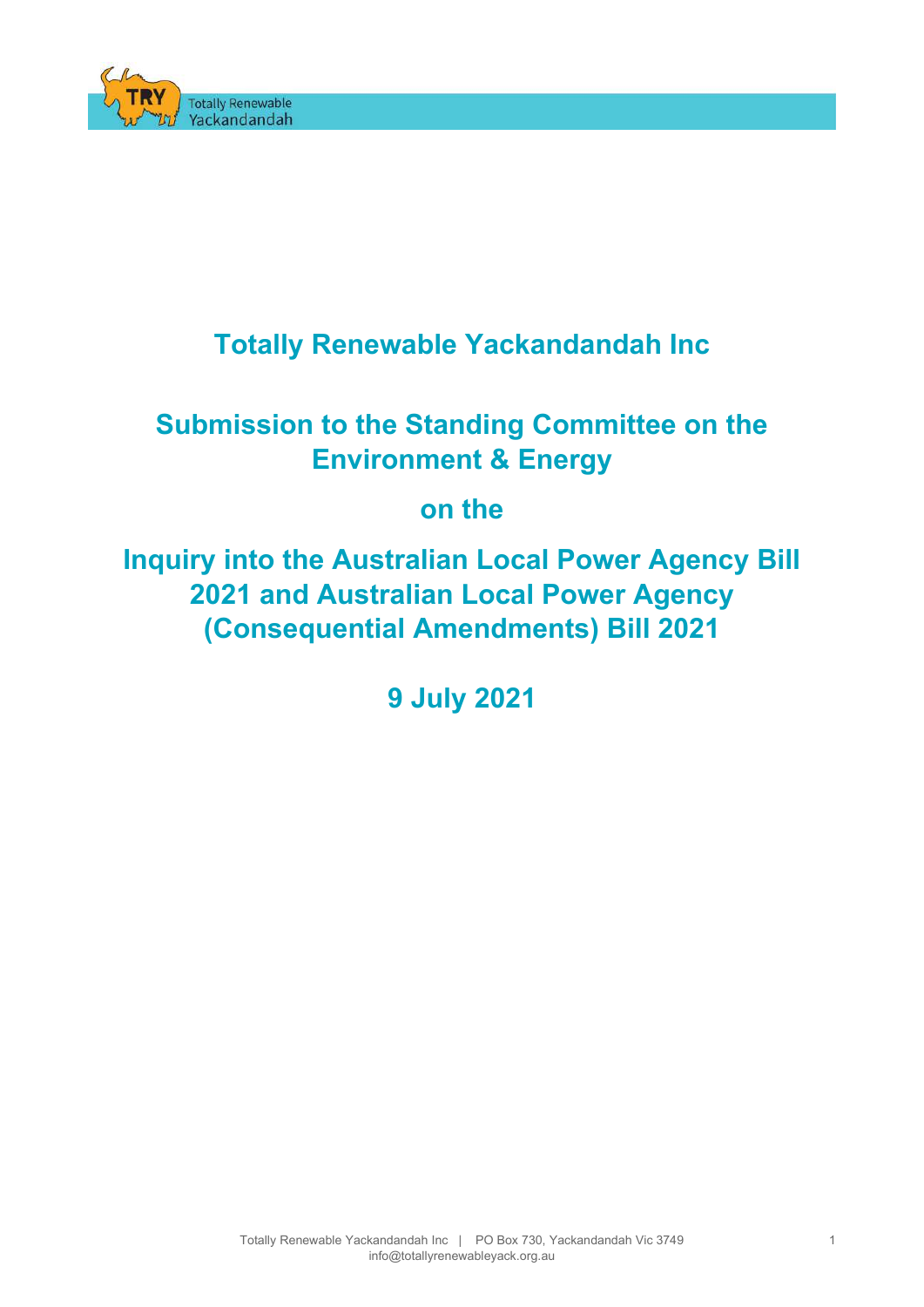

### **Introduction**

Totally Renewable Yackandandah (TRY) is a volunteer led Incorporated Association, a registered Not-for-Profit and is listed on the Federal Donor Gift Register for Registered Environmental Organisations. The entity was incorporated in 2014 and has 56 members, including 12 committee members, and another 150 people registered to receive our newsletter. A copy of our vision statement is provided as Attachment 1.

Since inception we have implemented a five stage roadmap (Attachment 2) to transition to 100% renewable energy by the year 2022. The roadmap describes the addition of high-quality roof top solar systems with smart energy controllers, the progressive addition of storage, the creation of a community energy retailer and then the addition of scaled community-owned generation and storage assets. All bound together as a virtual power plant and eventually a microgrid capable of continued operation during network supply outages.

## **The Australian Local Power Agency (ALPA) Bill**

Totally Renewable Yackandandah is a very passionate advocate for the Local Power Plan (Attachment 3) that forms the basis for the Australian Local Power Agency Bill 2021 and Australian Local Power Agency (Consequential Amendments) Bill 2021. The implementation of this bill would be transformative for the Yackandandah area and many other communities to whom we speak – over the past 3 years alone we have presented to almost 100 communities across Australia and around 20 research organisations/students interested in our activities, with many of the communities wanting to replicate our activities.

All three main pillars of the Local Power Plan would be enormously powerful. The first pillar, facilitation of community energy projects via hubs with on-the-ground technical expertise, strategic capital investment for the early stages of projects, and a central agency, would be invaluable for ourselves and others to get projects defined to the business plan stage. This can drive local capability to develop energy projects for critical buildings / facilities that can provide services during mains outages. We have demonstrated this with the CFA fire station in Yackandandah which now has a 6 kW solar array, 26 kWh battery and 10 kVA backup generator, capable of sustained operation over extended emergency events.

We have had significant success with getting projects to implementation readiness but such efforts place pressure on volunteer resources to ensure success. We receive several requests from other community groups each month seeking our assistance to get their projects up and running, totalling a significant drain on our own volunteer capability.

The second pillar, that of underwriting new community investment with assistance to get mid-scale projects off the ground would be pivotal for us right now. We have received a federally funded feasibility grant – *Regional and Remote Community Reliability Fund (RRCRF) – Microgrid Feasibility* – for a 100% Feasibility Study to determine the best mix of energy storage and generation technologies to get Yackandandah to 100% renewable energy. This study is almost complete and the recommended mix of mid-scale projects that will come out of it will require investment to proceed.

Our recently launched 274 kWh community owned battery is an exemplar for mid-scale projects. Such projects are still at the demonstration stage and we are working to realise the capability value stack of battery energy storage systems. The immediate benefits include an enhanced utilisation of local clean power, and matching emissions reductions. Additionally, the increased uptake of batteries will help offset the need to upgrade local electricity distribution assets. Importantly the battery can provide important network aggregation and orchestrated network quality enhancements via our existing smart energy control system – the Mondo Ubi.

Mid-scale projects also allow the building in of resilience measures so that towns can operate as 'islandable' microgrids, capable of continued local operation, despite the electricity supply being out due to severe weather or fire. This brings significant benefits and cost savings in terms of recovery times and costs after major disruptions or disasters, especially in regional and rural areas. Not to mention the increased employment opportunities that come with construction activity and the running and maintenance of the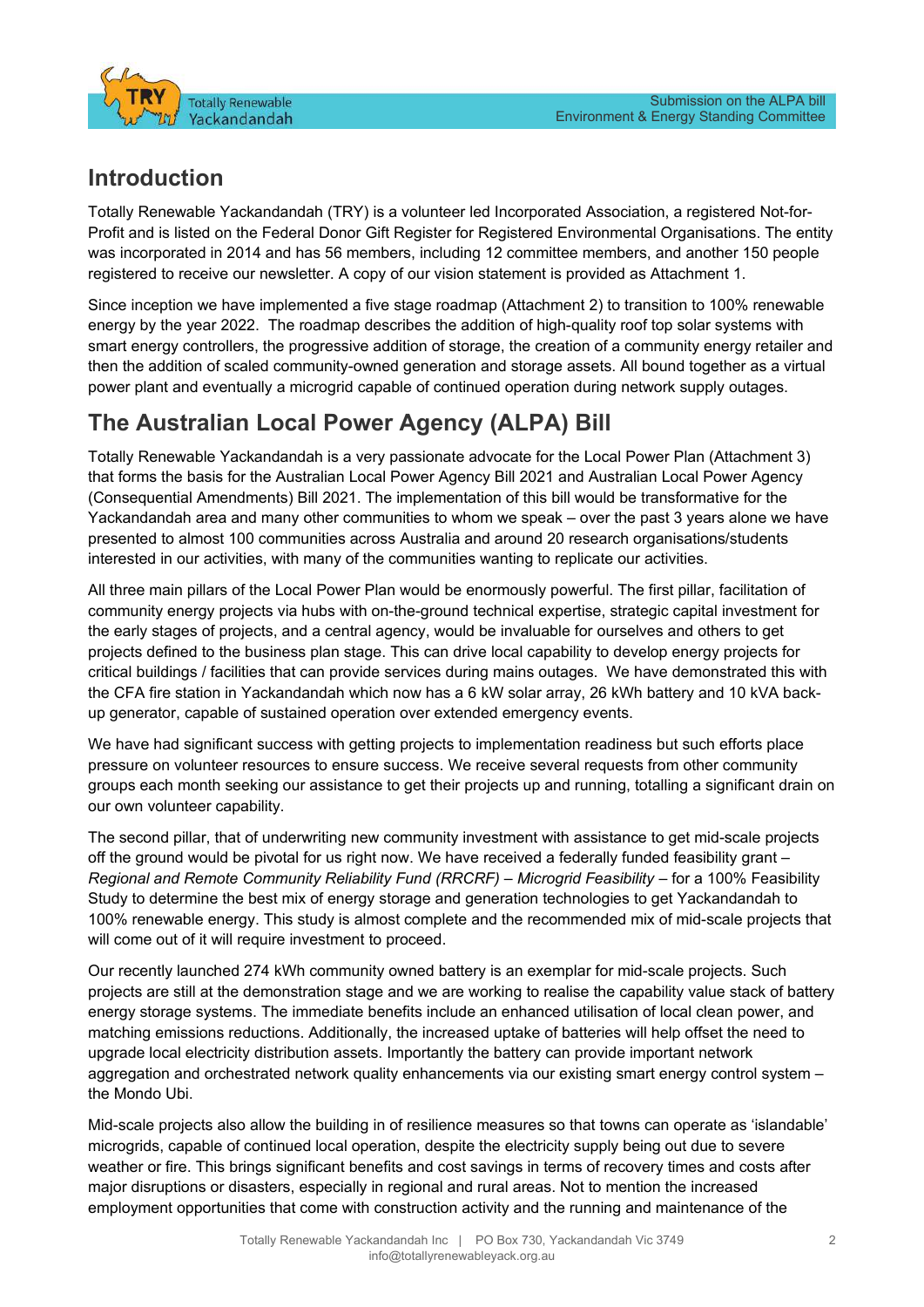

infrastructure. These mid-scale systems also have the capability to offer redundancy in the electricity system to respond to the predictable variability or intermittency of renewable generation.

The third pillar, a community renewable investment scheme, enables communities to co-invest up to 20% in large-scale commercial projects, would also be transformative. Predictably large-scale developments have a notable impact on the communities in which they're located. This third pillar is really important in that it gives the local community a stake in the success of the venture, and it places an increased onus on the developer to engage proactively with the community.

We believe that the creation of an Australian Local Power Agency is the best way to facilitate the three pillars of the Local Power Plan. We have approached ARENA on a number of occasions and consistently found the scale and the social orientation of community energy objectives to be outside the remit of ARENA.

### **Achievements**

TRY has a well-recognised record of success on a diverse range of projects, including a 210 strong virtual power plant, a 60% uptake density of rooftop solar installations, three microgrids, the creation of a community owned retail entity (Indigo Power), the addition of a community battery, and solar on all public buildings (many with batteries).

These labours have revealed a suite of benefits across the community. As key examples we have witnessed:

- Yackandandah Health installed 100kW of solar panels, added LED lighting and added some building design improvements. As a result they saved **\$35,000** on their first full year of electricity costs – and that saving was directly able to fund the GP services that was threatened with closure.
- Households who install solar systems, batteries and CO2 hot water heat pumps shift to a **near-zero** annual power bill,
- Homes that install CO2 hot water heat pumps with solar systems save a calculated **\$640** per year,
- In August 2020, we recorded the generation of **3 GWh** of clean local energy from our virtual power plant. Residents/businesses recorded an aggregated bill reduction of **\$473,000** for just over 200 properties in just under three years. This analysis also revealed that **home solar systems reduce power bills on average by 63%**, once they have paid off the cost of the installation (usually 4-6 years). This number jumps to a 73% reduction when a battery is added – plus the utility value of reducing carbon emissions and offering an emergency supply of power during outages. An important consideration in regional areas where households and businesses depend on water pumps for the provision of water for firefighting purposes.
- We have partnered with the AusNet Services' (Vic Network Owner's) subsidiary Mondo to deliver ground-breaking programs, with recognition by two 2019 Clean Energy Council Awards and two 2020 Victorian Premiers Sustainability Awards. We are now the launch town for an ARENA funded energy market trial, titled Project EDGE. This program will work with businesses and residents across Victoria's Hume region, AusNet Services and AEMO to build the platform to transition the National Energy Market to a dynamic two-way electricity market and network.

All of these achievements are examples of activities that would occur under pillars 1 and 2 of the Local Power Plan and would be facilitated by the two ALPA bills. Implementing these bills would facilitate many other communities to experience the same benefits and success that we have had and would make our future projects significantly easier to conduct.